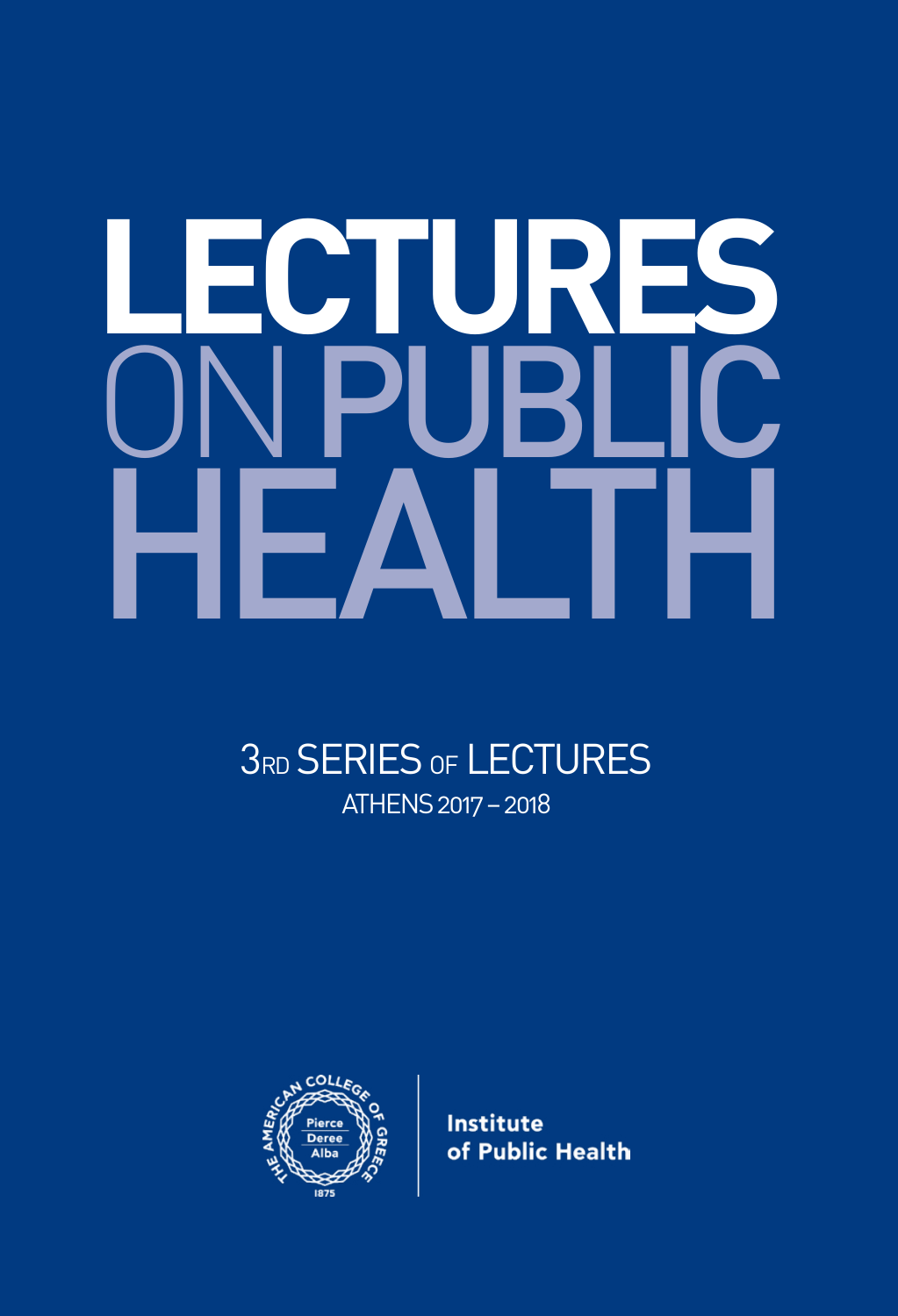## **ROUND TABLE DISCUSSION**

| Wednesday<br>October 11, 2017 | <b>INFLUENZA: RECENT ADVANCES</b>                                                                                                                                       |
|-------------------------------|-------------------------------------------------------------------------------------------------------------------------------------------------------------------------|
| 19:00 to 19:15                | <b>INTRODUCTION</b><br>Moderator: George Saroglou<br>Emeritus Professor of Internal Medicine and Infectious<br>Diseases, National and Kapodistrian University of Athens |
|                               | <b>LECTURES</b>                                                                                                                                                         |
| 19:15 to 19:30                | <b>Influenza: The Problem in Greece</b><br><b>Theophilos Rosenberg</b><br>President of the Hellenic Center for Disease Control and<br>Prevention                        |
| 19:30 to 19:45                | <b>Prevention of the Seasonal Influenza Outbreak:</b><br><b>The Physician's role</b><br><b>Michael Vlastarakos</b><br>President of the Hellenic Medical Association     |
| 19:45 to 20:00                | Prevention of the Seasonal Influenza Outbreak:<br><b>The Pharmacist's role</b><br><b>Kyriakos Theodosiadis</b><br>President of the Hellenic Pharmacist Association      |
| 20:00 to 20:15                | <b>Influenza Vaccination: Trends in Greece</b><br>Anna Tzortzi<br>Pulmonologist, Associate Director<br>Institute of Public Health - The American College of Greece      |
| 20:15 to 20:35                | <b>QUESTIONS - DISCUSSION</b>                                                                                                                                           |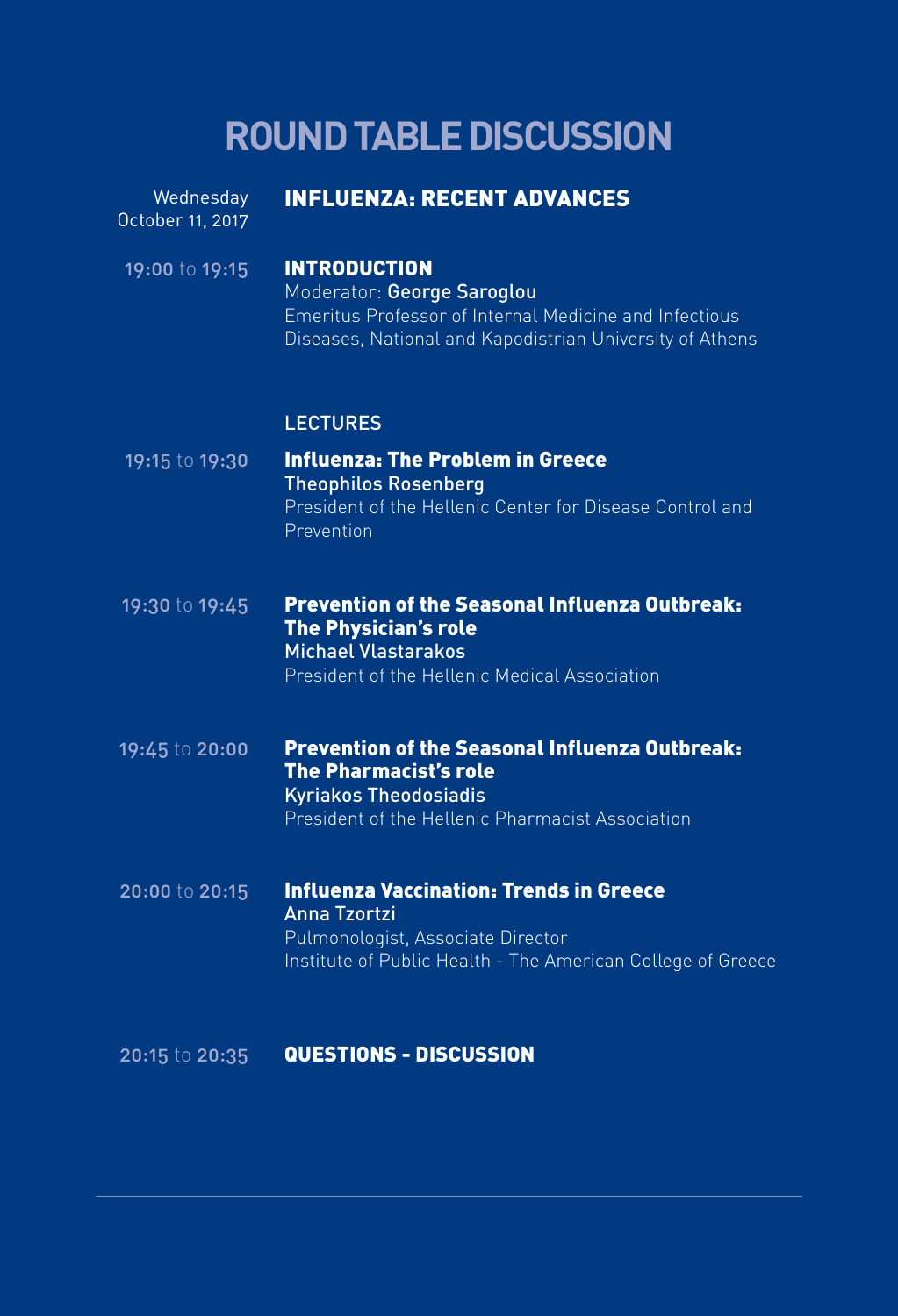## **PROGRAM** OF **LECTURES** 2017-2018

| Wednesday         | <b>Safer Internet</b>                                                                      |
|-------------------|--------------------------------------------------------------------------------------------|
| November 8, 2017  | <b>Manos Sfakianakis</b>                                                                   |
| 19:00 to 20:00    | Head and Founder of the                                                                    |
|                   | Cyber Security International Institute (CSI)                                               |
| Wednesday         | <b>Nutritional Preferences and Cancer</b>                                                  |
| December 13, 2017 | Theodora Psaltopoulou - Dimopoulou                                                         |
|                   | Internist, Associate Professor of Epidemiology and                                         |
| 19:00 to 20:00    | Preventive Medicine, School of Medicine, National and<br>Kapodistrian University of Athens |
| Wednesday         | <b>Occupational Hazards of Nanotechnology</b>                                              |
| January 17, 2018  | <b>George Rachiotis</b>                                                                    |
|                   | Occupational Medicine Physician                                                            |
| 19:00 to 20:00    | Assistant Professor of Epidemiology and Occupational                                       |
|                   | Hygiene, University of Thessaly                                                            |
| Wednesday         | <b>Emerging Vector-borne Infections in</b>                                                 |
| February 14, 2018 | <b>Europe and Worldwide</b>                                                                |
|                   | <b>George Saroglou</b>                                                                     |
| 19:00 to 20:00    | Professor Emeritus of Internal Medicine and Infectious                                     |
|                   | Diseases, National and Kapodistrian University of Athens                                   |
| Wednesday         | <b>Nutritional Supplements and Doping</b>                                                  |
| March 14, 2018    | <b>Chara Spiliopoulou</b>                                                                  |
|                   | Professor of Forensic Medicine and Toxicology                                              |
| 19:00 to 20:00    | School of Medicine, National and                                                           |
|                   | Kapodistrian University of Athens                                                          |
| Wednesday         | <b>The Future of the Cord Blood Bank</b>                                                   |
| April 18, 2018    | <b>Catherine Stavropoulos-Giokas</b>                                                       |
|                   | Professor, Head of the Hellenic Cord Blood Bank,                                           |
| 19:00 to 20:00    | Biomedical Research Foundation of Athens Academy                                           |
| Wednesday         | <b>Cannabinoids: Pharmacological Properties and</b>                                        |
| May 16, 2018      | <b>Therapeutic Applications</b>                                                            |
|                   | <b>Katerina Antoniou</b>                                                                   |
| 19:00 to 20:00    | Associate Professor of Pharmacology                                                        |
|                   | Department of Medicine, School of Health Sciences, University                              |
|                   | of Ioannina, President of the National Organization for Medicines                          |